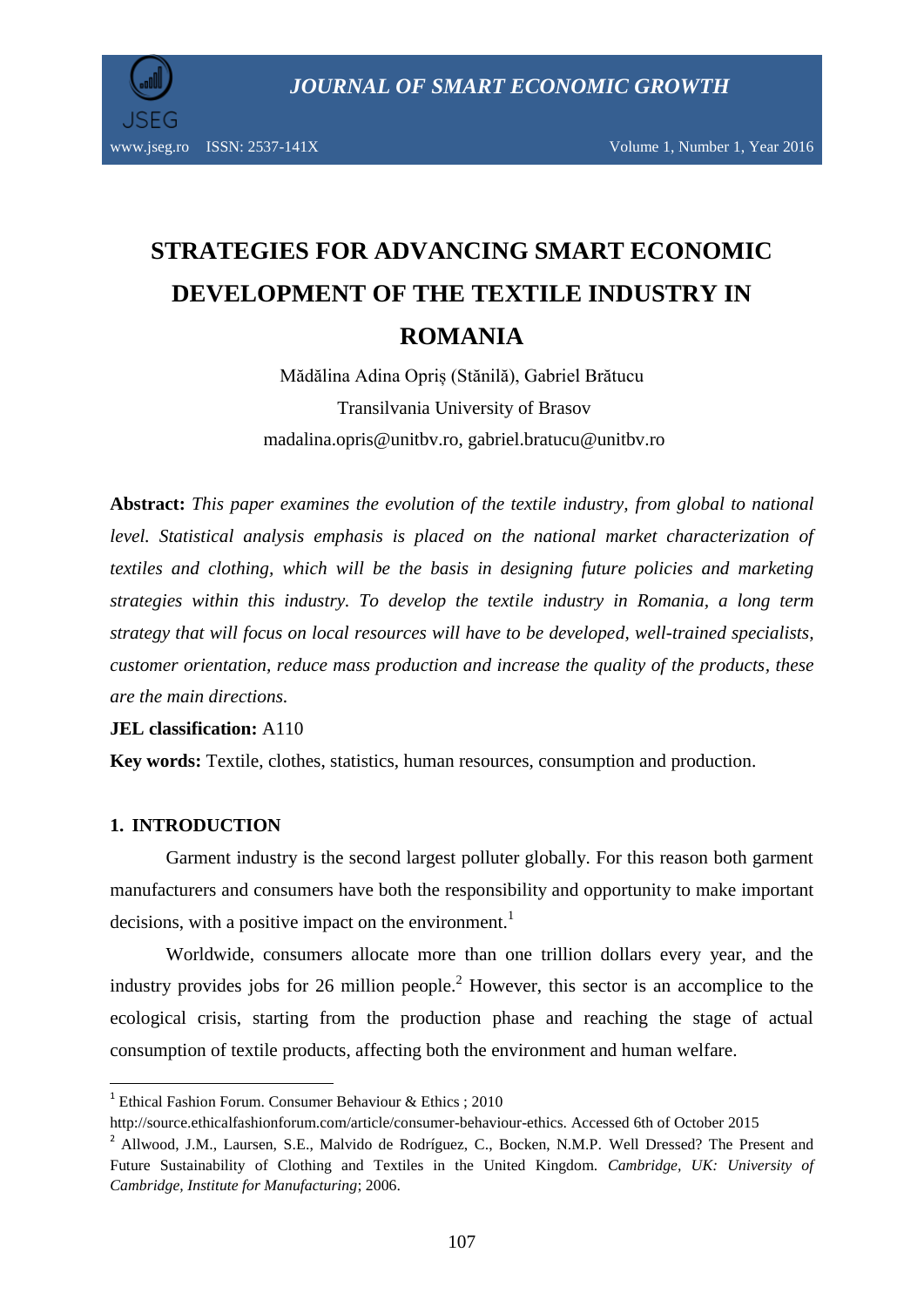

 $\overline{a}$ 

Global consumption of textiles is estimated at over 30 million tons annually<sup>3</sup>, this high consumption causes major environmental and social issues throughout the supply chain.

Clothing industry is one of the most important industrial sectors in Romania, providing for a significant part of the domestic consumption of textile products, but also for markets worldwide.

Romania remains a major supplier of manpower for the textile industry in Europe, due to relatively low wages, skilled workforce and a favorable geographical position in relation to consumer markets.

# **2. EVOLUTION OF TEXTILE INDUSTRY**

Textile and clothing industry is one of the oldest in the world, so pieces of fabric were found in Egypt dating from 5000 BC.

For hundreds of years, the textile industry has evolved, but with the liberalization of world trade in textile and clothing products, competition in this market has become fierce due to the emergence of Asian producers. In these circumstances, producers of textile industry in Romania must find new ways to differentiate their products from products coming from Asia.

## **2.1 The evolution of the textile industry at an international level**

The leading exporters of textiles worldwide are China, Turkey, India, Bangladesh, Morocco and Tunisia. Until recently, Romania occupied a leading position among textile exporters in the European Union, but now occupies the 7th place in the ranking.

In the European Union, the textile and clothing industry is concentrated in 5 Member States, namely Italy, Germany, France, Spain and the UK. They hold 75% of the industrial sector in the European Union.

The Euratex Report,  $2014^4$ , indicates in EU a domestic consumption of textiles and clothing of around 500 billion euros, while the turnover of the industry is 165 billion euros, pointing out a decline in income this year compared to previous years.

<sup>3</sup> Shen, B. Sustainable Fashion Supply Chain: Lessons from H&M. *Sustainability*. 2014; 6(9), p.6236. 4 EURATEX- Annual report 2014

[http://euratex.eu/fileadmin/user\\_upload/documents/Library/Annual\\_Report/new-euratex-annual-report-2014-](http://euratex.eu/fileadmin/user_upload/documents/Library/Annual_Report/new-euratex-annual-report-2014-LR.pdf%20Accessed%20on%204th%20of%20June%202016) LR.pdf *[Accessed on 4th of June 2016](http://euratex.eu/fileadmin/user_upload/documents/Library/Annual_Report/new-euratex-annual-report-2014-LR.pdf%20Accessed%20on%204th%20of%20June%202016)*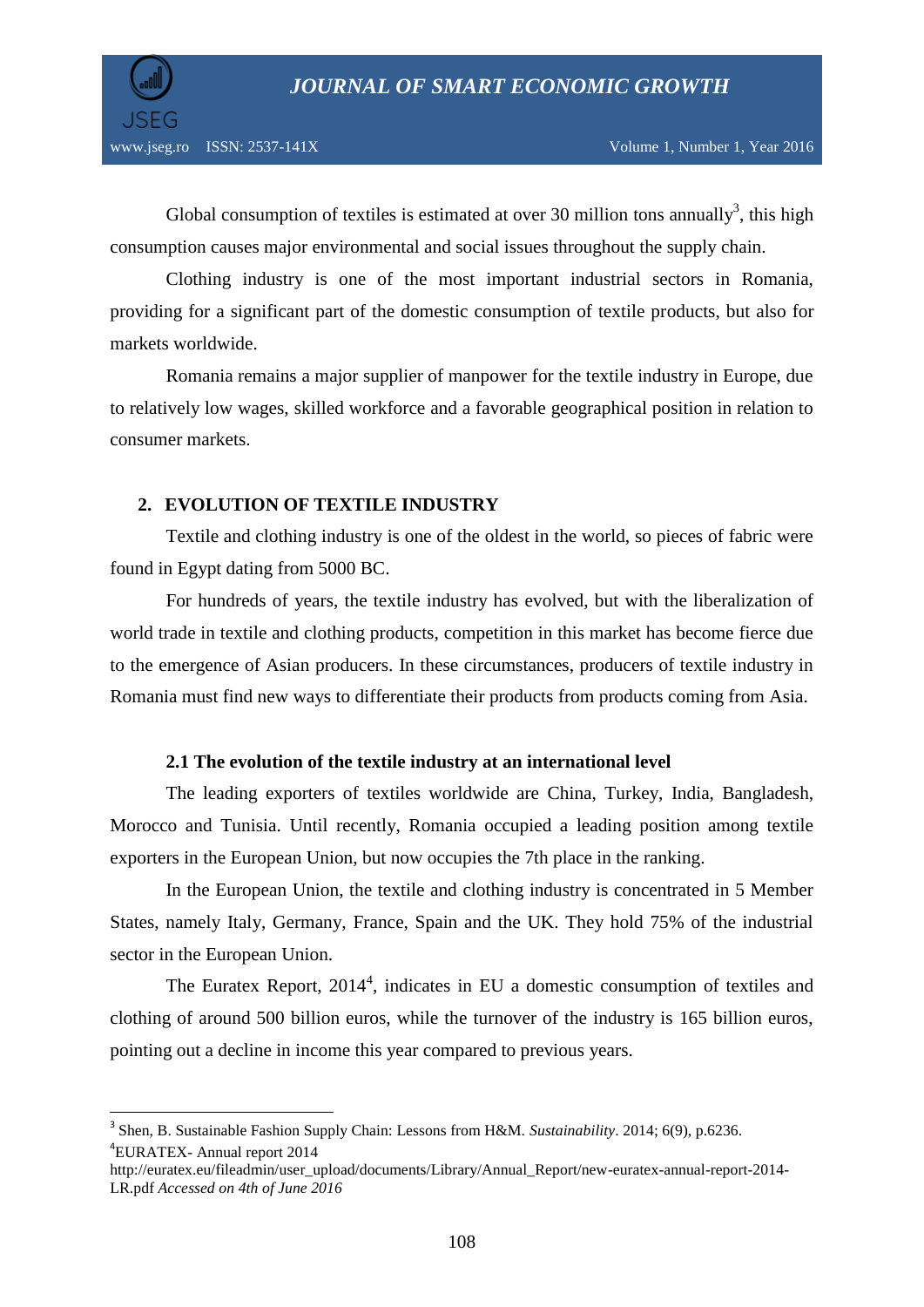

 $\overline{\phantom{a}}$ 

According to this report, the European Union is the second largest exporter after China. EU's principal customers are the US, Switzerland, Russia and China, while the EU's main suppliers in 2014 were China, Turkey, Bangladesh, India and Pakistan.

The European textile product sales declined due to lower consumption of textiles. The competitiveness of European markets remains high, despite the influx of cheap products, innovation remains the key to competitiveness. The pioneers of innovation in the textile industry were the Scandinavian countries. Sweden invests more in R & D than the rest of Europe. Sweden also trains engineers to meet the real needs of the textile industry to develop new technologies, materials and designs.<sup>5</sup>

Italian clothing sector occupies a very important place, realizing over 30% of total European production. In 2000, Italy ranked fourth in terms of exports after China, Hong Kong and South Korea.

Germany represents the largest market for textiles and clothing in Europe, accounting for over 33% of the EU market. Germany still resorts to imports to cover domestic needs, working with countries such as Italy, China, Turkey, Poland and Romania. The value of imports in Germany is 30 billion euros. Companies in Germany gradually move their production to other countries, for reasons of cost and efficiency.

UK considers the clothing sector as one of the most important and most competitive industries in the country. The British clothing industry recorded a production of 8.1 billion pounds, 7,500 companies being involved directly in production, registering more than 100,000 employees. Exports are turning to the EU countries, 40% of the total exports are going to France, Germany and Ireland. Significant exports are made outside the EU, notably in the US.

Spain ranks sixth in the European Union textile manufacturers with a turnover of 6.8 billion euros. Exports are growing due to the evolution of brands like Zara, Mango, H & M. The most important supplier for Spain is China followed, in terms of value, by countries such as Italy and France.

 ${}^{5}$ Businesstexin.ro . Coface: Romania's textile industry has a profit margin of only 2-2.5% [http://www.businesstexin.ro/stire-industria-usoara/n674](http://www.businesstexin.ro/stire-industria-usoara/n674%20%20Accessed%20on%204th%20of%20February%202015) *Accessed on 4th of February 2015*.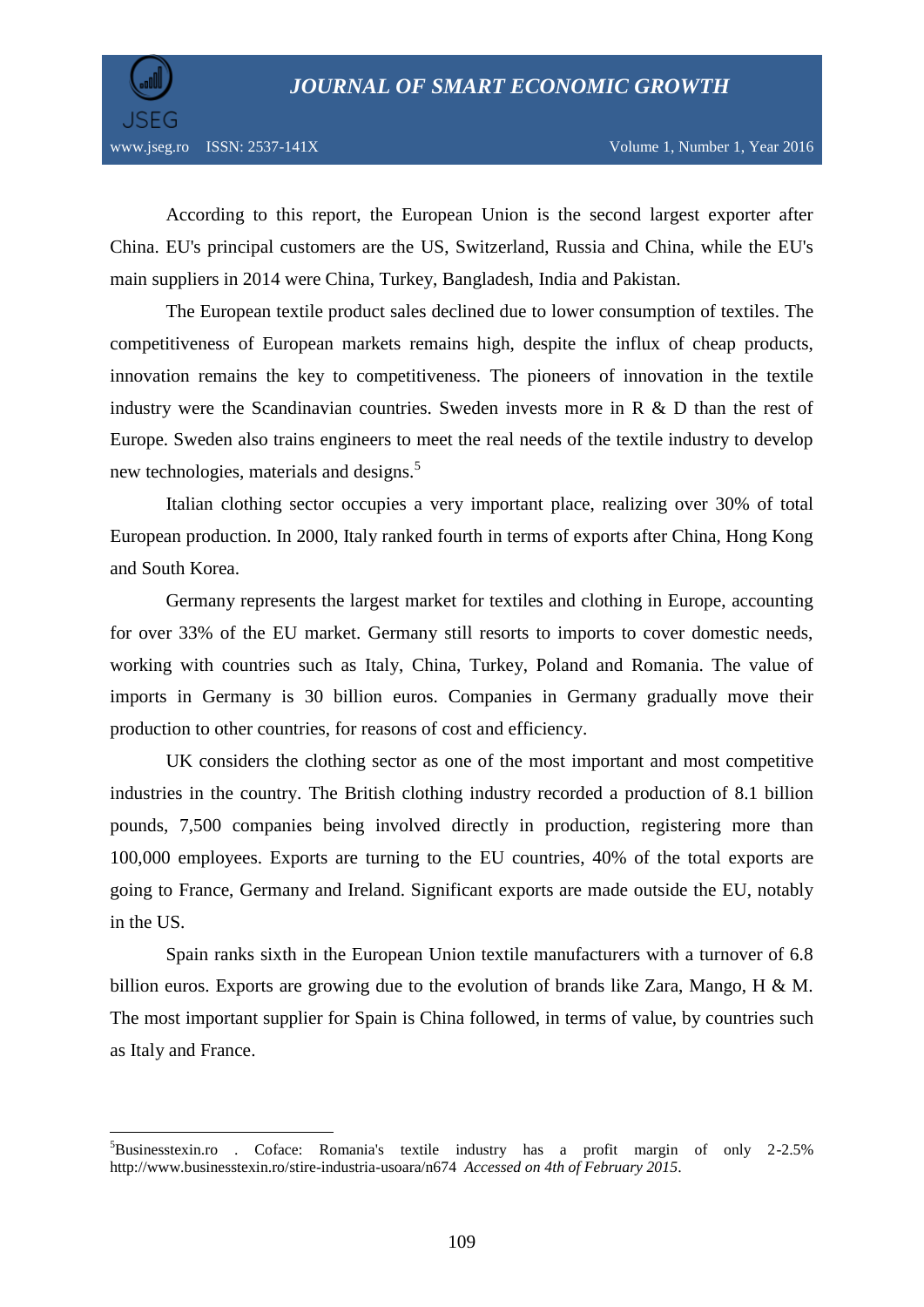

In the European Union the textiles and clothing sector represents 10% of all producers, so special attention should be paid to this industry, industrial processes and its consequences on the environment.

# **2.2 The evolution of the national textile industry**

Textile and clothing industry has a tradition of over a century in Romania. The industry's peak period was between 1965-1980, a period when the industry was well equipped with tools and technologies and significant funds have been invested in research and development. During this period, domestic consumption of textile products was encouraged, the surplus being exported to CAER countries (Council for Mutual Economic Assistance).

Romania remains a bidding market in Europe, thanks to the numerous advantages, including:

- the long tradition of this industry;
- cheap and skilled labor;
- existence of production capacity, which can be upgraded with minimal investment;
- strategic geographic location, is close to markets;
- EU membership;
- strong market competition, exerted by the numerous existing companies in the field;
- training employees in the Romanian education system;
- reduced costs in order to create jobs.

During this period, textile and apparel producers in Romania are facing problems such as:

 constant increase of the minimum wage, lowering the attractiveness of the industry, especially since most of the employees in this sector have minimum wage levels;

• increasing price of utilities: electricity, water, gas; the effect will be felt more strongly in outsourcing activity;

• subsidies in agriculture: limiting the areas for which the grant is awarded, the lack of certain raw materials such as flax and hemp;

• implementation of European standards of quality, environmental, social, labor protection and decent work in order to work further with markets like EU and US;

use of Customs Tariff.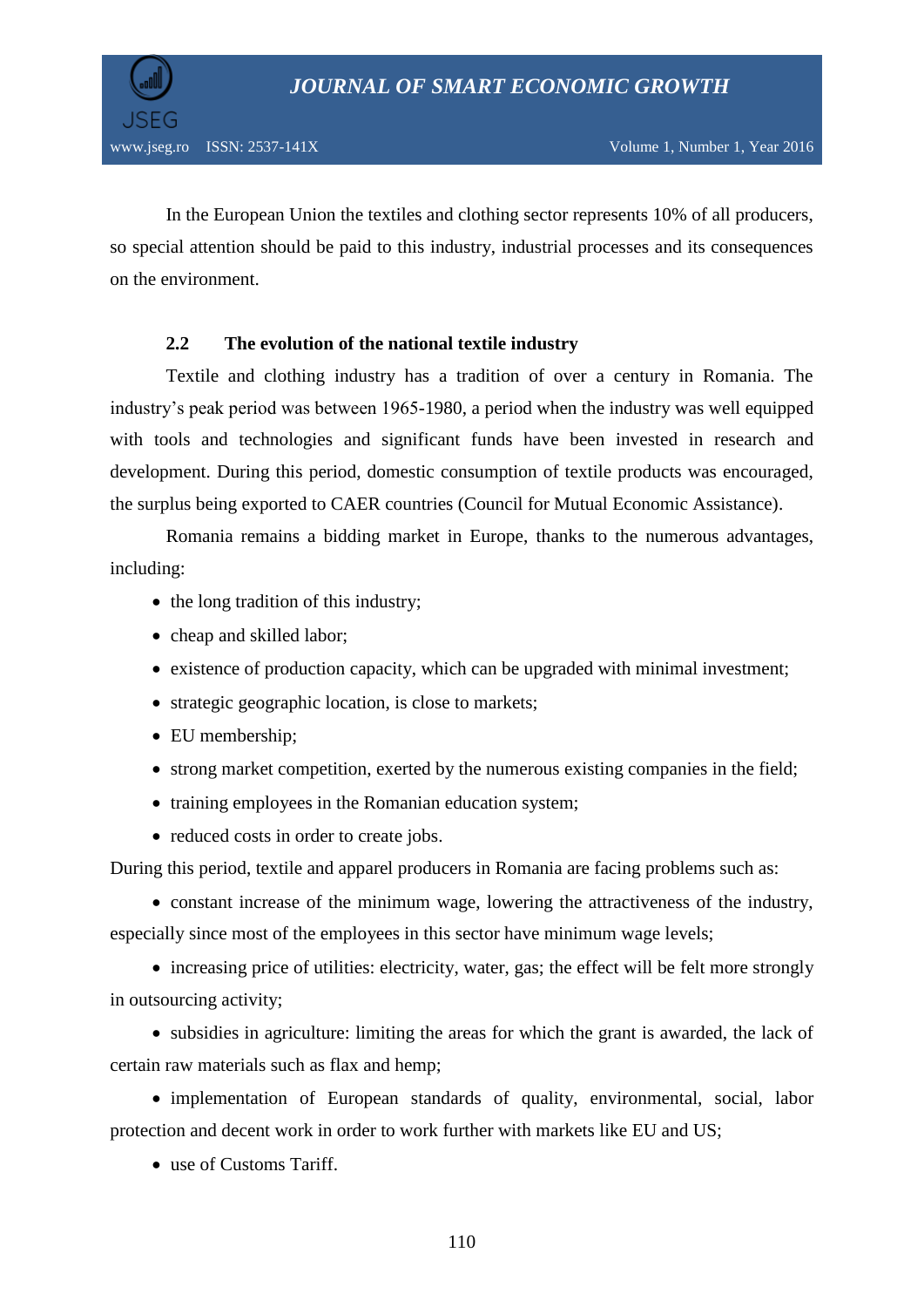*JOURNAL OF SMART ECONOMIC GROWTH*



 $\overline{\phantom{a}}$ 

Between 2008-2011, there was a massive decline in the number of existing companies in the textile and clothing industry in Romania, in the next period the number of companies began to grow. The number of businesses existing in 2014 in the textile and apparel industry is much lower than in the period before the outbreak of the financial crisis in 2008.

Diminishing number of companies is not necessarily a bad thing, because the economic crisis vanished uncompetitive firms.



Number of active companies in textile industry

*Source<http://statistici.insse.ro/shop>*

In 2012, 30% of Romanian companies in the field have not conducted any activities, having declared zero turnovers. It is alarming that only 45% of the companies that activates in the textile and clothing industry were able to have profit in 2012. The average turnover achieved in 2012, in the textile industry was 831 000 Euro and 85% of companies have sales less than 500,000 euros, only 39 exceeded the ceiling of annual sales of five million euro.  $^6$ 

The economic crisis of recent years has acted as a selection of competitive companies. So after a period of decline, when sales of companies decreased (15%), many companies took major losses (in 2009 companies in the field have lost 11 million), the remaining companies

**Fig.1** - Number of active enterprises in the textile and clothing industry in Romania, from 2008-2014

 $6B$ usinesstexin.ro . Coface: Romania's textile industry has a profit margin of only 2-2.5% [http://www.businesstexin.ro/stire-industria-usoara/n674](http://www.businesstexin.ro/stire-industria-usoara/n674%20%20Accessed%20on%204th%20of%20February%202015) *Accessed on 4th of February 2015*.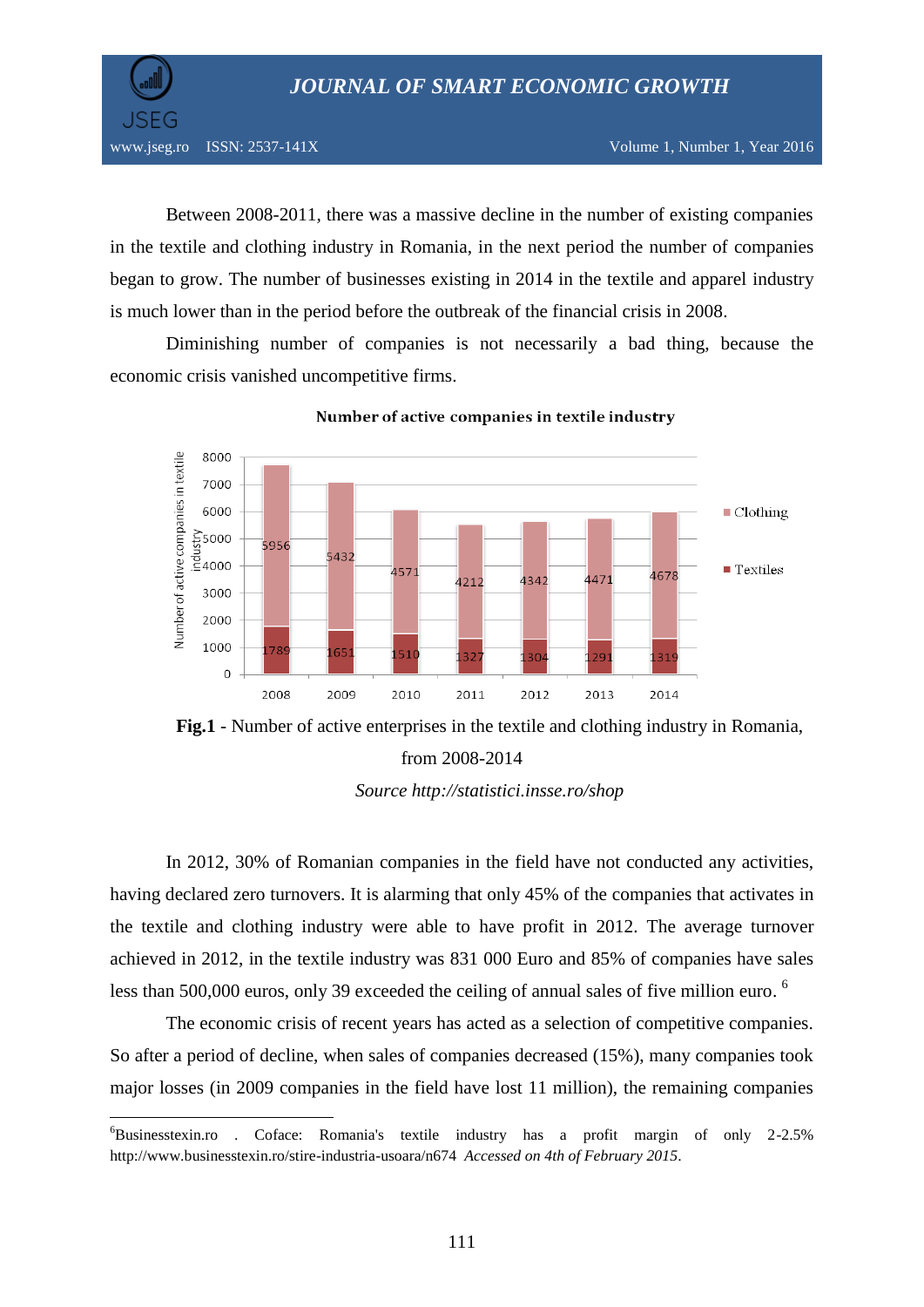



on the market could return rapidly increasing turnover by 4.7% in 2011 and 17.3% in 2012, with profitability 2-2.5%.

It is noted that in the entire period of analysis of the structure of employees in the textile industry, by gender, women represented 72%, while in the clothing sector, the percentage of women is higher, reaching 86%.

The economic crisis has brought significant decreases in terms of jobs in the two economic sectors clothing or textiles.



**Fig.2** - Average number of employees in the textile and clothing industry in Romania, from 2008-2014 *Source<http://statistici.insse.ro/shop>*

Between 2008-2014, the number of jobs in the textile industry fell by 30%. The largest decrease was recorded in 2008-2010. By 2011, employment in this sector has remained stable, with no major changes. It is observed however, for 2011-2014, a decrease in the number of employees in the clothing industry and a slight increase in their number in the textile industry.

A study published in November 2012 by the "Enterprise and Industry" shows that Romania has the largest untapped export potential in the textile industry, about 15% of the entire EU untapped potential.

Exports of textiles and apparel make an important contribution to our country's trade balance. In 2013 the aggregate value of merchandise exports from the two branches amounted to over EUR 626 million, up 30% compared to 2003.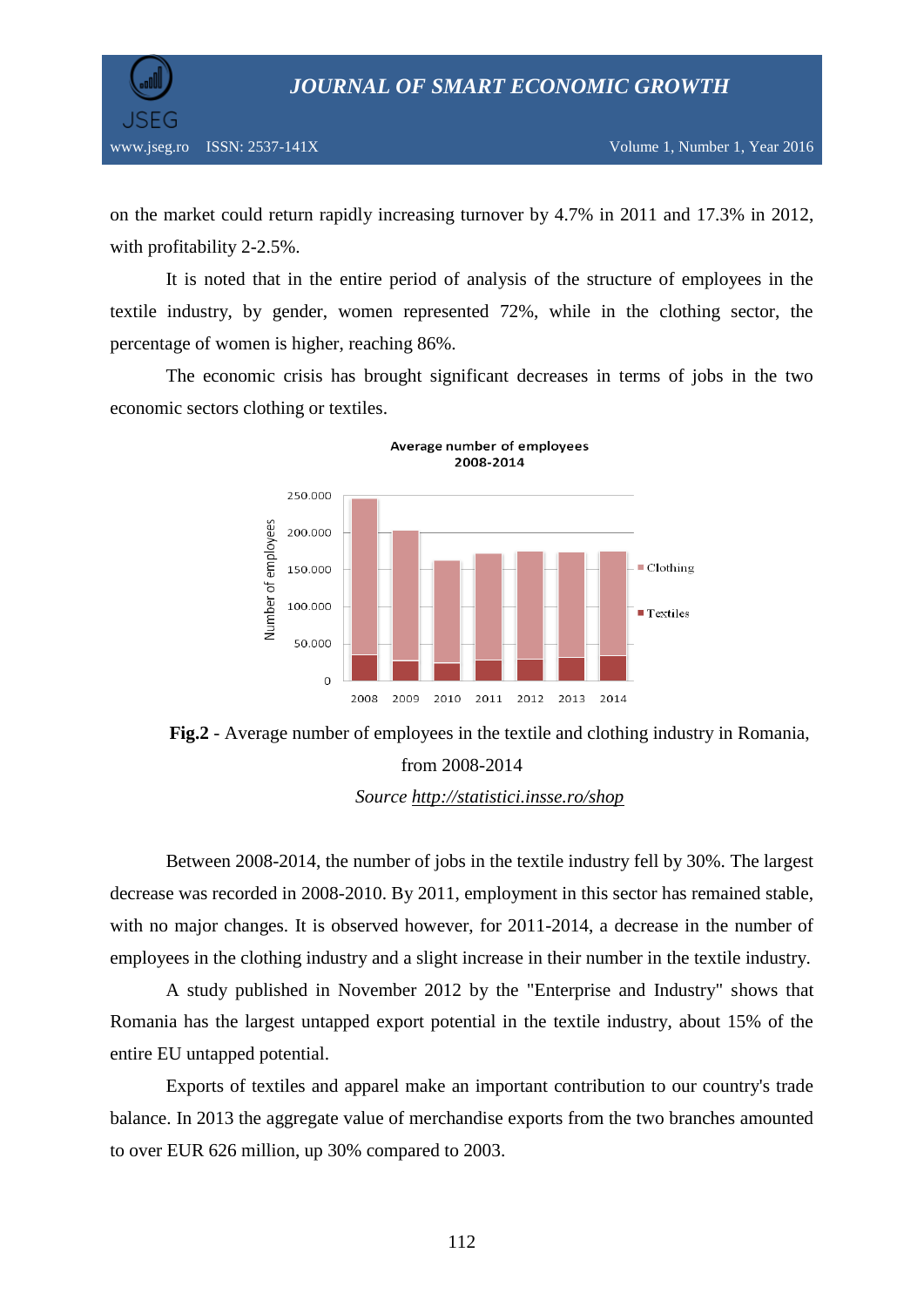



**Fig. 3 -** Romania's export value of textiles and textile to EU countries during 2004-

# 2014 *Source<http://statistici.insse.ro/shop>*

Export value to the EU countries, has decreased during the period, 2004-2009, followed by an appreciation of its absolute value. However export value in 2014, failed to reached the value of 2004. The growth trend of recent years is not spectacular, but is constant for this period.

The main country, at EU level, that companies producing textile directed their exports from Romania is Italy, followed at considerable distance by Germany, UK and France. Other countries towards which exports of textiles are heading are Austria, Belgium, Bulgaria, the Netherlands, Poland, Spain and Hungary.

In the year 2014, the textile sector represented the fourth most important export product of Romania. However, 10 years ago, the textile industry ranked first, but suppliers and investors shifted to markets with lower production costs.

Among the largest exporters of textiles in Romania are: Productie Zarah Moden (clothes), Rieker Romania (shoes), Raffaello Shoes Factory (footwear), Rosko Textil (Textile) and Ara Shoes Romania (shoes). The top five companies are foreign-owned, they have 4,000 employees and a combined turnover in 2013, of over 1 billion lei.<sup>7</sup>

 $\overline{\phantom{a}}$ 

<sup>7</sup>Roșca, C. Textile factories have exported over 5.7 billion Euro, Ziarul Financiar ; 2015 http://www.zf.ro/companii/fabricile-de-textile-au-exportat-produse-de-peste-5-7-mld-euro-13806693 *Accessed on 12th of February 2016*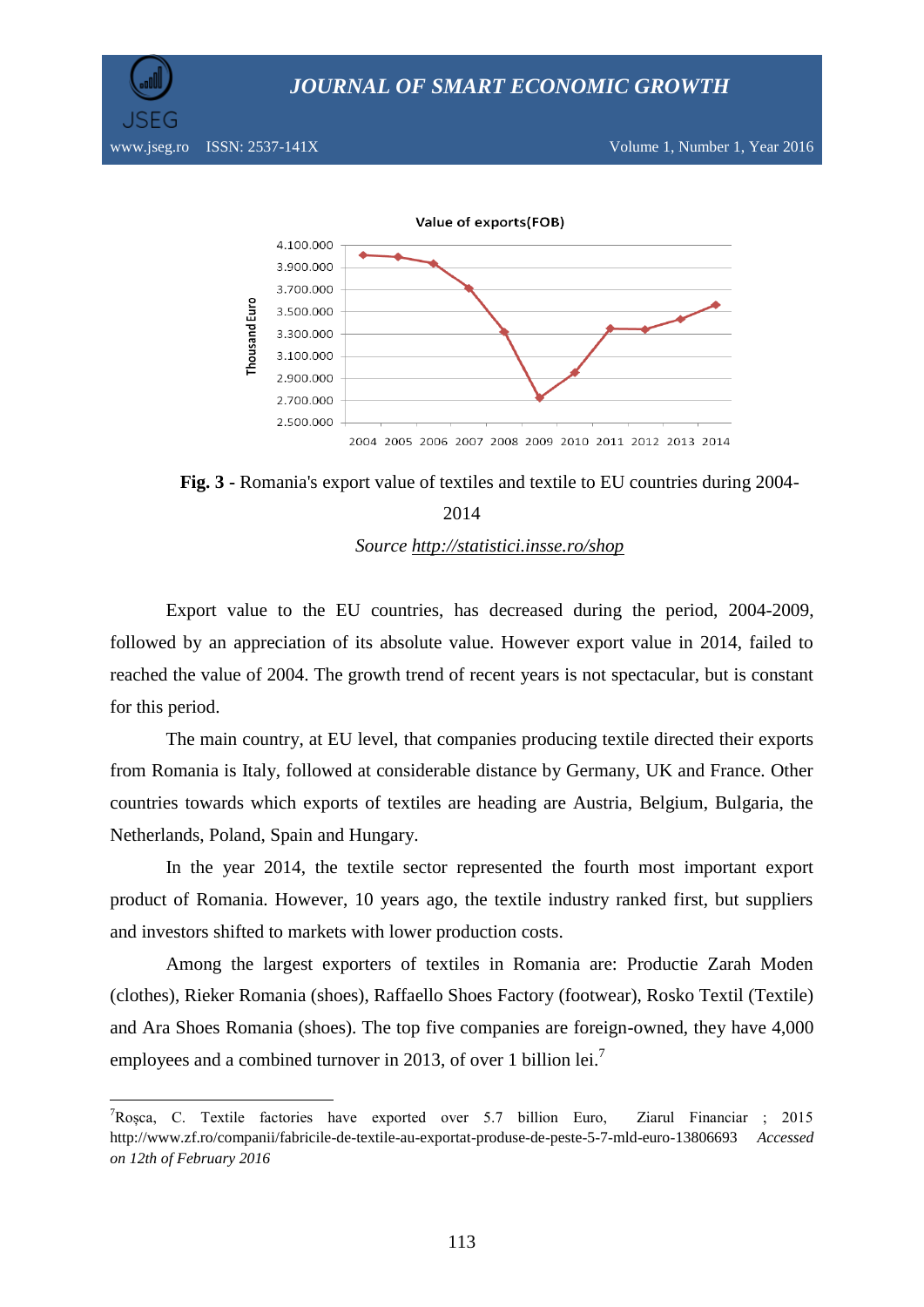

**JSEG** 

Romania's imports from the European Union, in the textile industry, does not present a steady trend, so they decreased in the 2004-2006, increased intensively in 2007 with the integration of Romania into the European Union.



#### Value of imports(CIF)

Fig.4 - Romania's import value of textile products to EU countries in the period 2004- 2014



After the rapid decrease in 2008 and 2009, follows an accelerated growth until 2011, based on increased consumption. The value of imports carried by Romania at EU level in the textile industry reached a peak in 2014, the best year from the period reviewed.

Romania has made imports of textile products, in 2014, from Europen counties such as Italy, Germany, UK and France.

In recent years has developed the outsourcing by manufacturers of apparel from Romania, they gave up their own brand name and accepted it to work under large manufacturing companies. This type of system has been able to help Romanian exports products, but under a different brand internationally recognized. Lohn was the cause of bankruptcy for many companies in Romania.

## **3. CONCLUSIONS**

Strategic development of the textile industry in Romania must take into account the strategic change from mass production where added value is low, to the production of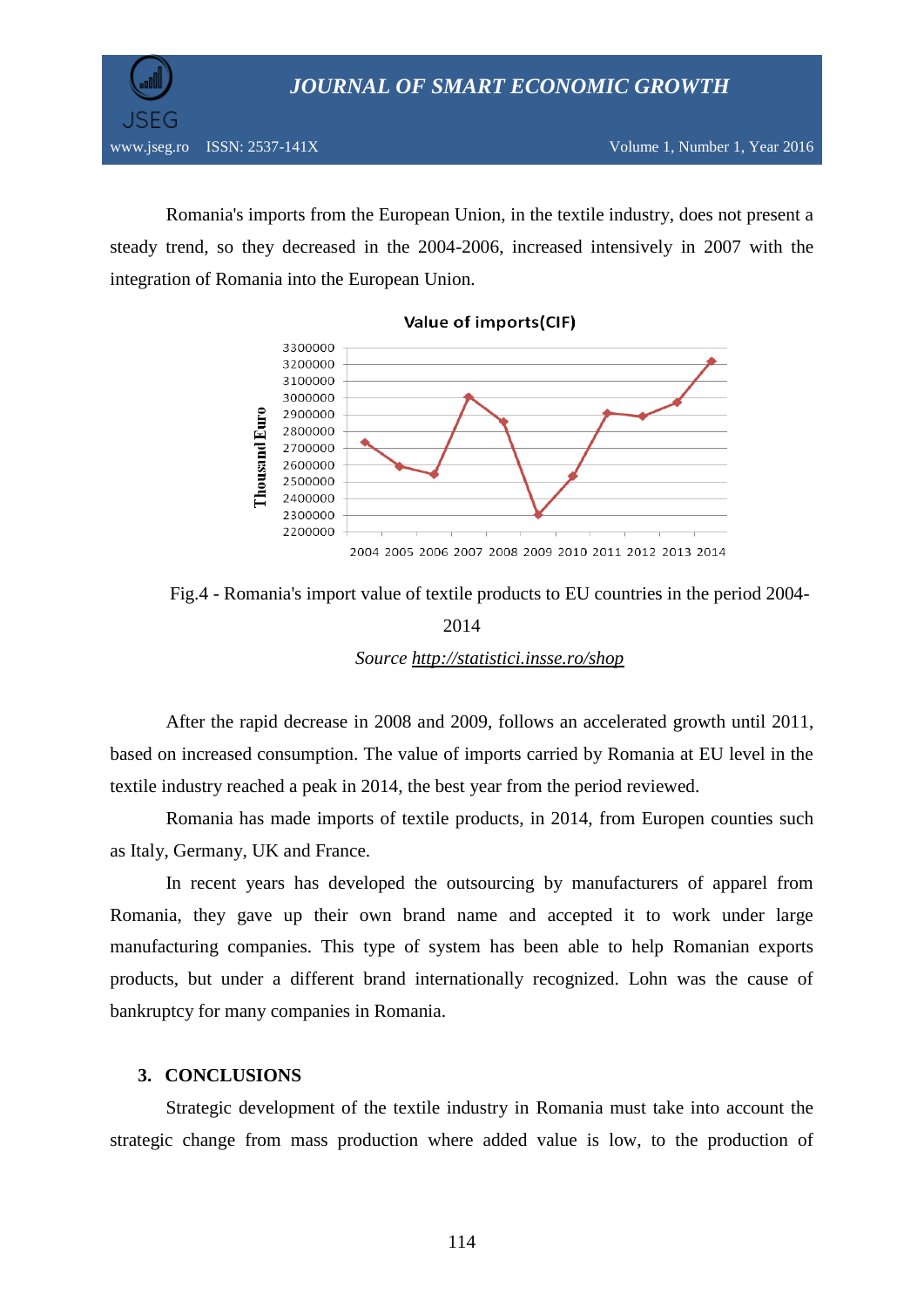

innovative goods with high added value. Romania must focus now on research, innovation, design, material and production processes.

Market intelligence, knowledge of consumer behavior and consumer purchasing, adopting new production technologies are just a few items that may constitute Romania's industrial competitive advantage.

Manufacturing companies should focus primarily on domestic market and stimulate ethical production and consumption.

To develop the textile industry in Romania, will need to promote a long-term strategy that would bring Romania into the top producing countries, in the European Union and even worldwide. To achieve this objective, Romania will need to develop this sector in terms of technology, human resources training, to improve the product quality, to use specialized yarn, tackle new areas (such as defense), to focus on the customer, to reduce mass production, to create and develop clusters and production should rely on local resources.

**CONFLICTS OF INTEREST AND PLAGIARISM:** The authors declare no conflict of interest and plagiarism.

## **REFERENCES**

- 1. Abrar, M., Tian, Z., Deng, X. Exploration of Niche Market and Innovation in Organic Textile by a Developing Country. *The International Journal of Business & Management. 2009;* 4(2):10-15.
- 2. Allwood, J.M., Laursen, S.E., Malvido de Rodríguez, C., Bocken, N.M.P. Well Dressed? The Present and Future Sustainability of Clothing and Textiles in the United Kingdom. *Cambridge, UK: University of Cambridge, Institute for Manufacturing*; 2006.
- 3. Austrian Institute of Economic Research, European Commission, DG Enterprise and Industry. *The development of productive structures of EU Member States and their international competitiveness*"– Noiembrie 2012, WIFI.
- 4. Duguleană, L. *Statistical methods used in industrial marketing*. HACO Publisher International. Brasov; 1999.
- 5. Folcut, O., et al. Romanian textiles and clothing industry–present and perspectives. *Annals-Economy.* 2009*;* 3:239-256.